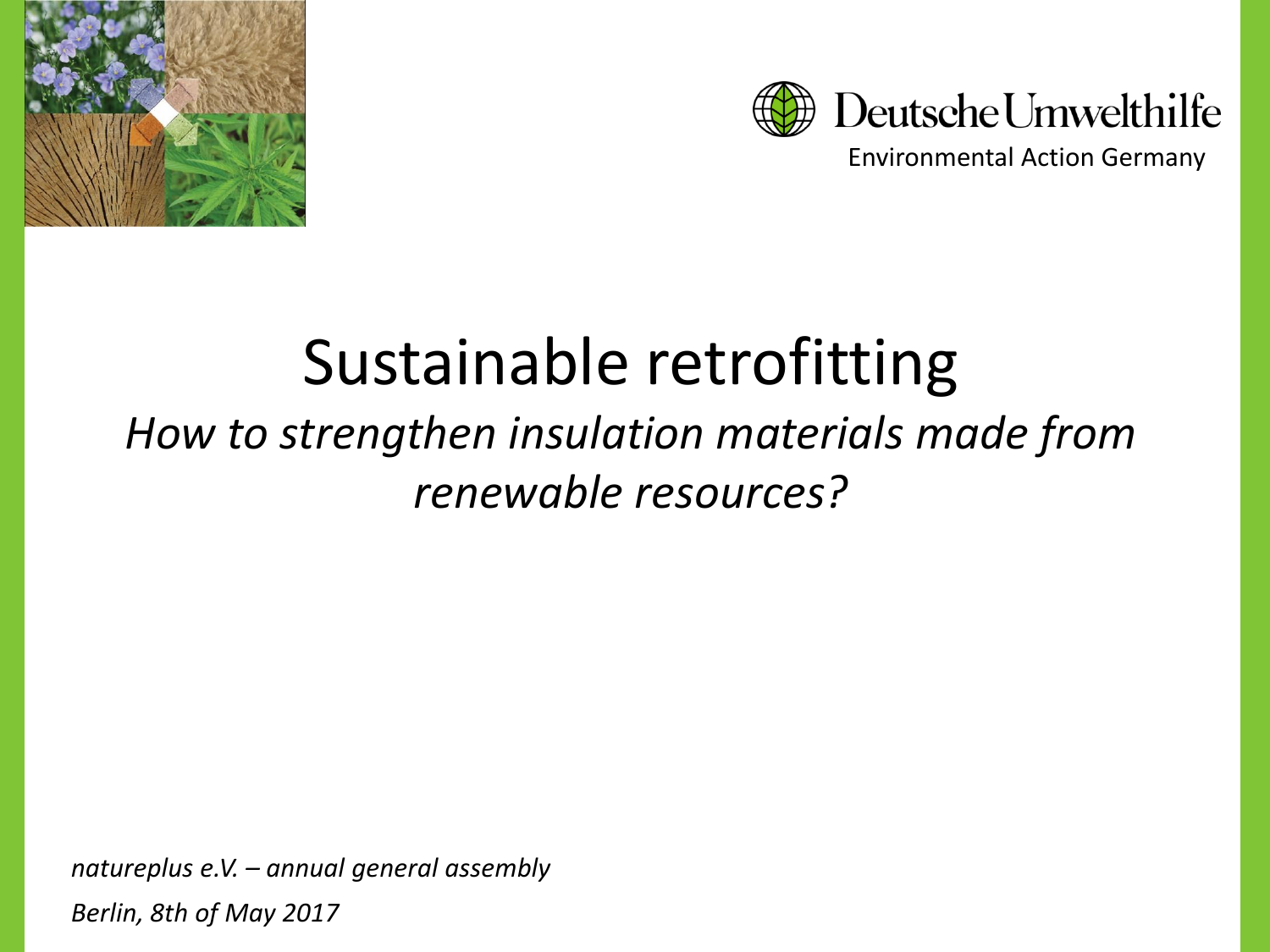

### **Environmental Action Germany (DUH)**

- founded 1975
- NGO to protect the environment and consumers
- Focus: preservation of nature, transport, recycling, energy efficiency & renewable energies
- about 90 employees
- Offices: Radolfzell, **Berlin**, Hannover, Köthen, Erfurt, Wolgast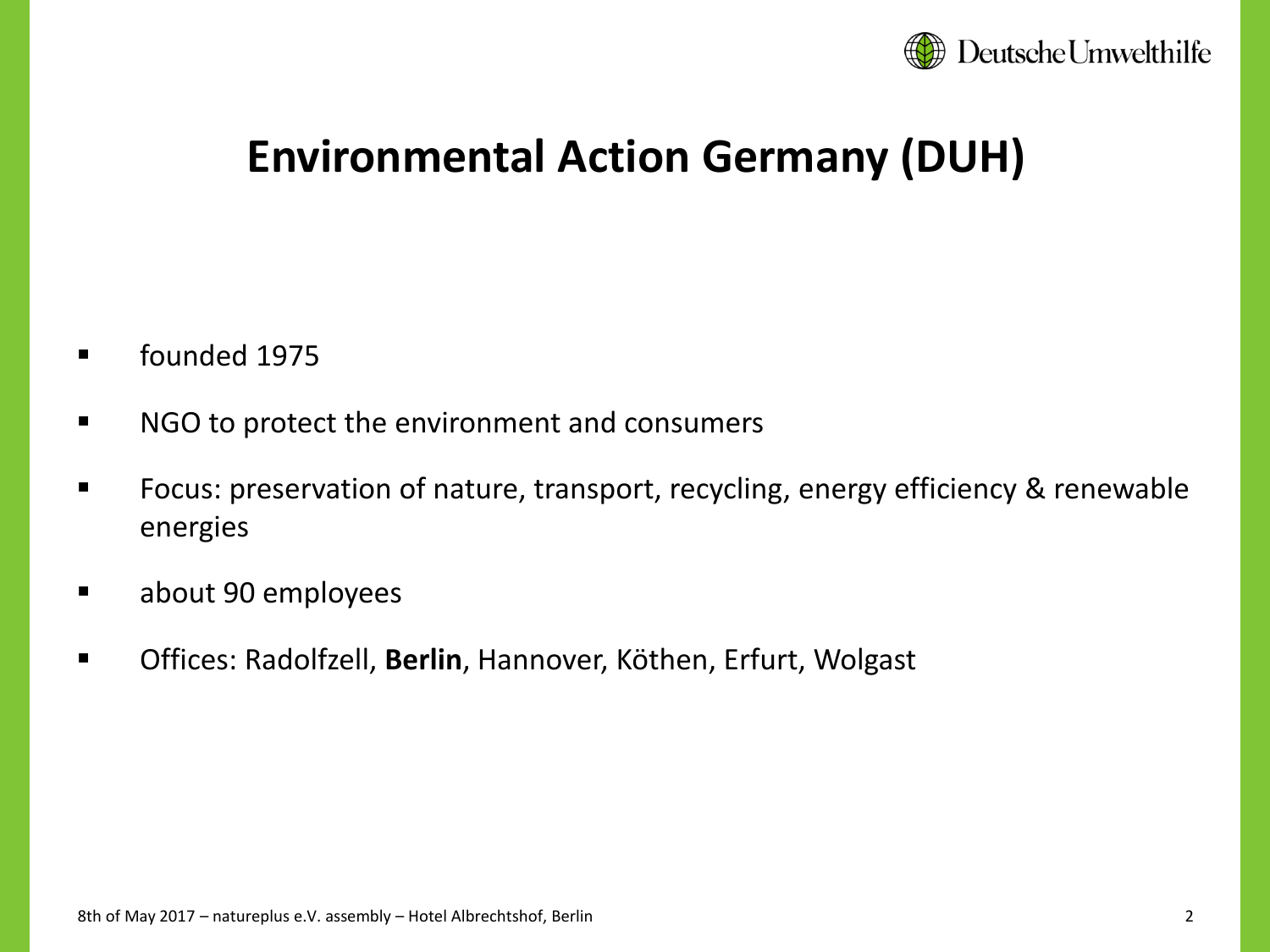

## **Enhancing efficiency and renewables in the buildings sector**

#### **Targets:**

Carbon-neutral building stock by 2050:

 $\rightarrow$  Overcome stagnation and increase building renovation rate and quality

#### **Our work:**

- Change of image in the public and media debate
- Dialogue on possible instruments and the suitable mix of instruments



8th of May 2017 – natureplus e.V. assembly – Hotel Albrechtshof, Berlin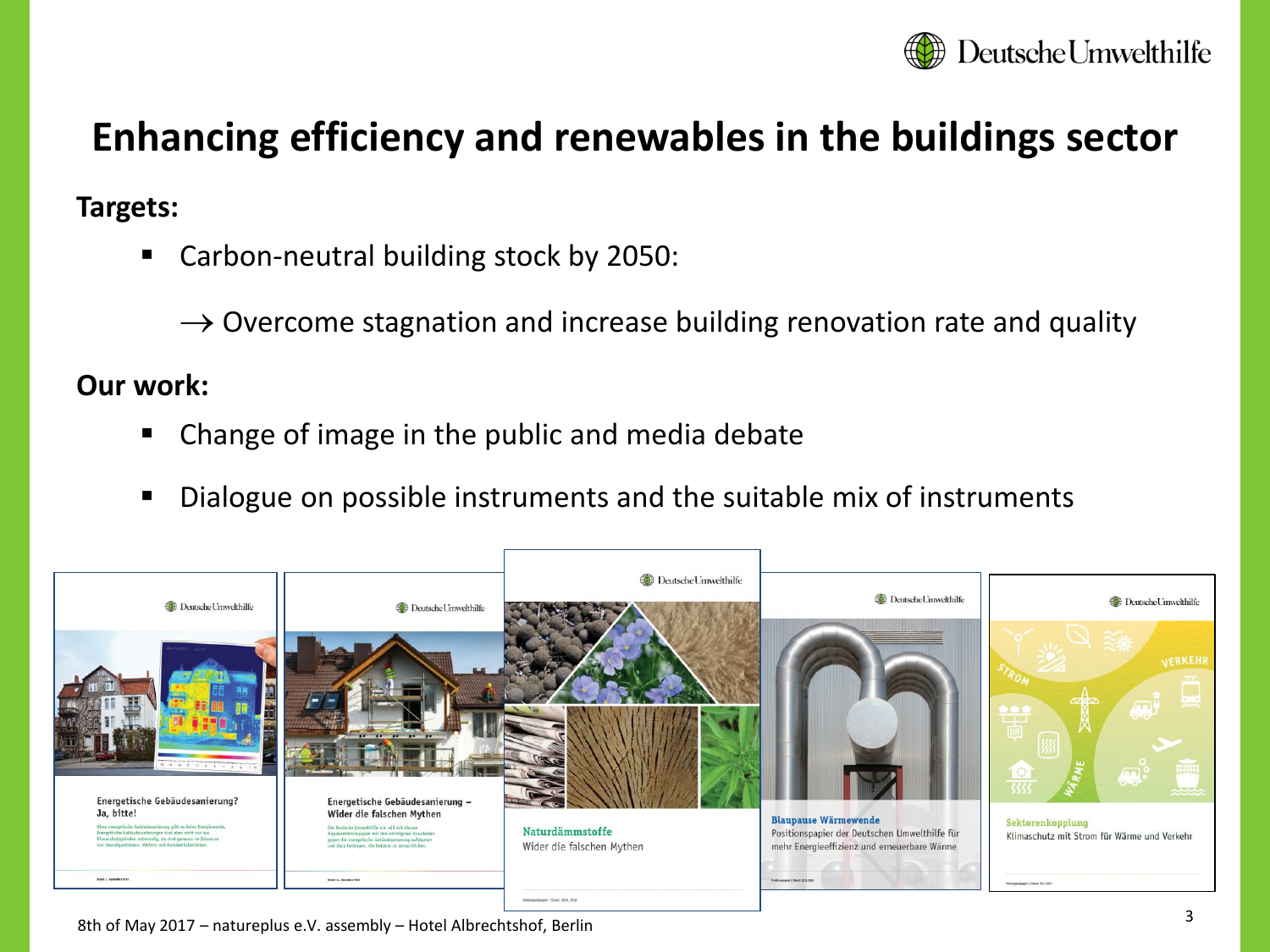

## **Barriers for natural insulation materials**

#### **Information deficit**

- **Poor level of knowledge, circulating reservations & myths**
- Lack of consulation
- Lack of willingness to use alternative materials (builders, craftsmen, architects)

#### **Legal framework**

- Building law
- Lack of proper state funding programs

#### **Economic barriers**

- Higher costs than conventional insulation options (except few examples)
- Low oil and gas prices for heating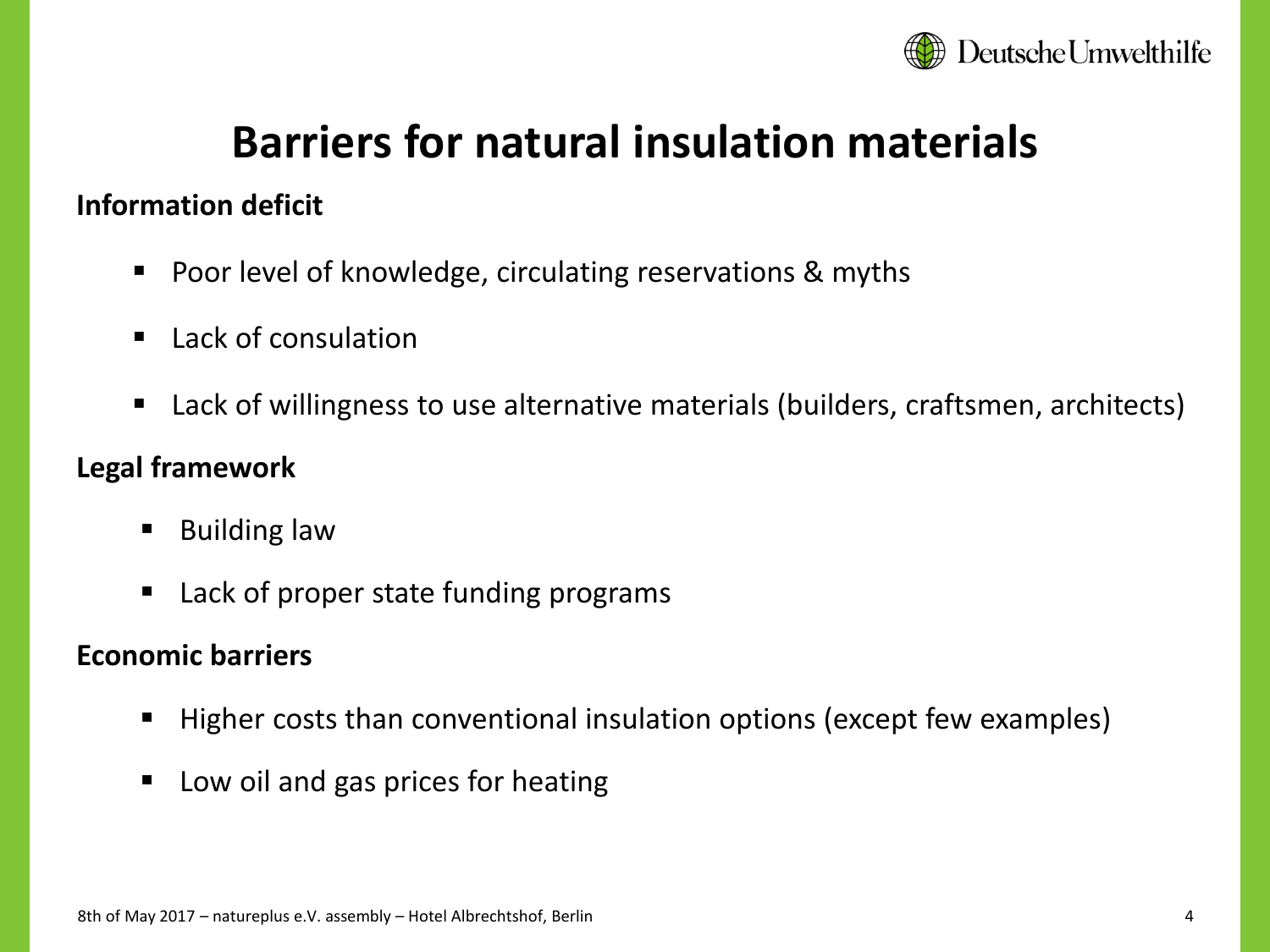

### **Need for action**

- **Nationwide funding program** for natural insulation materials
- **Qualification** of energy consultants, craftsmen, architects etc.
- **Extend consultation** with regard to ecological building insulation
- **EXP** Information campaigns: Increase the knowledge of consumers about the benefits of natural insulation materials
- Check and adapt **legal requirements** considering barriers
- Promote **research** of life-cycle analysises and disposal/recycling of insulation materials
- **Role model function** of governmental bodies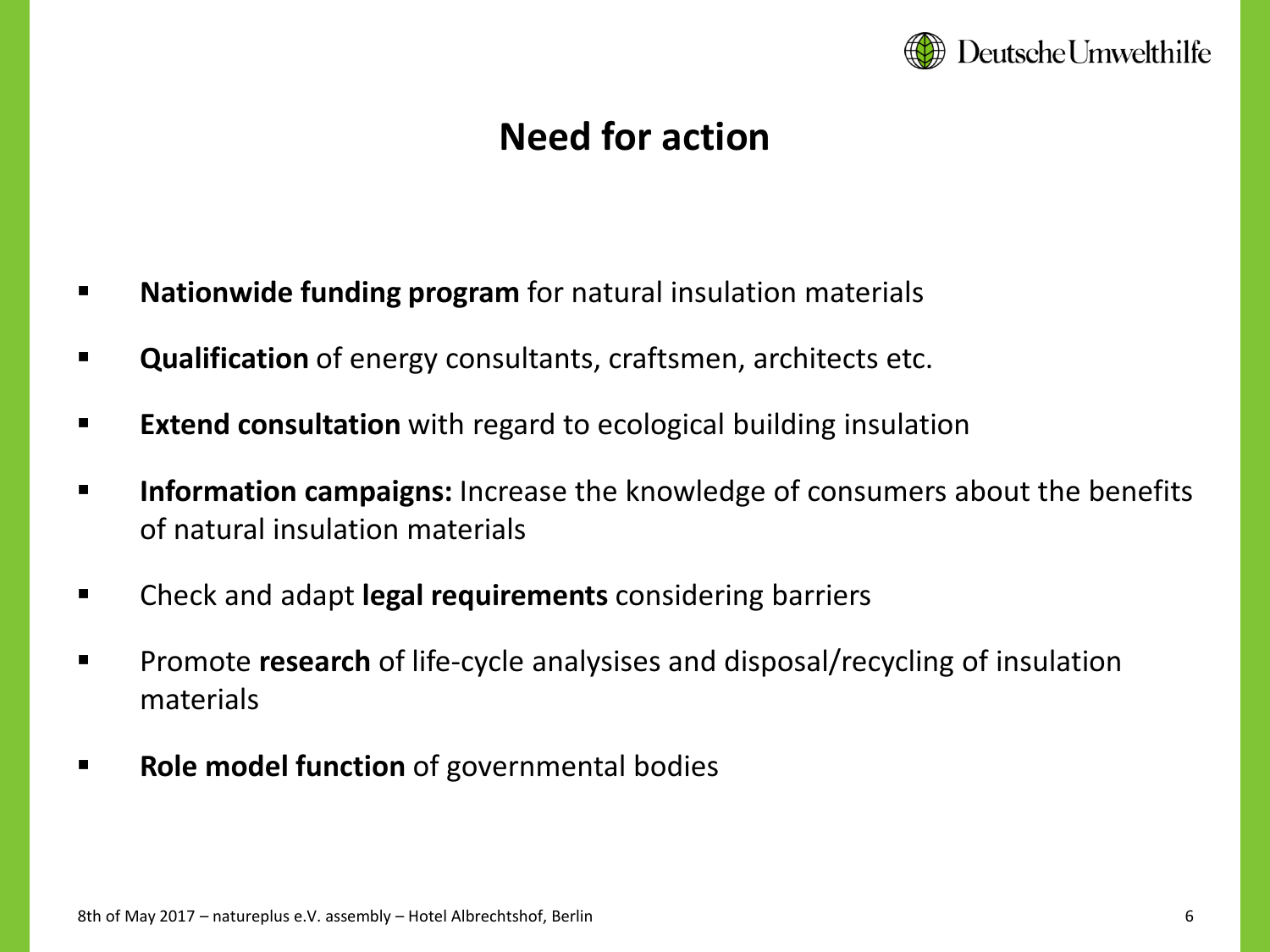



### **" Reinforcement of insulation materials made from renewable resources in the insulation market"**

- Duration: December 2016 November 2019
- Funded by Federal Ministry of Food and Agriculture (project executing organisation: FNR)

Main targets:

- Gaining **additional market shares** of insulation materials made from renewable resources
- **Identify barriers & develop proposals for solution**
- Communicate outcomes and insights to **political stakeholders** and multipliers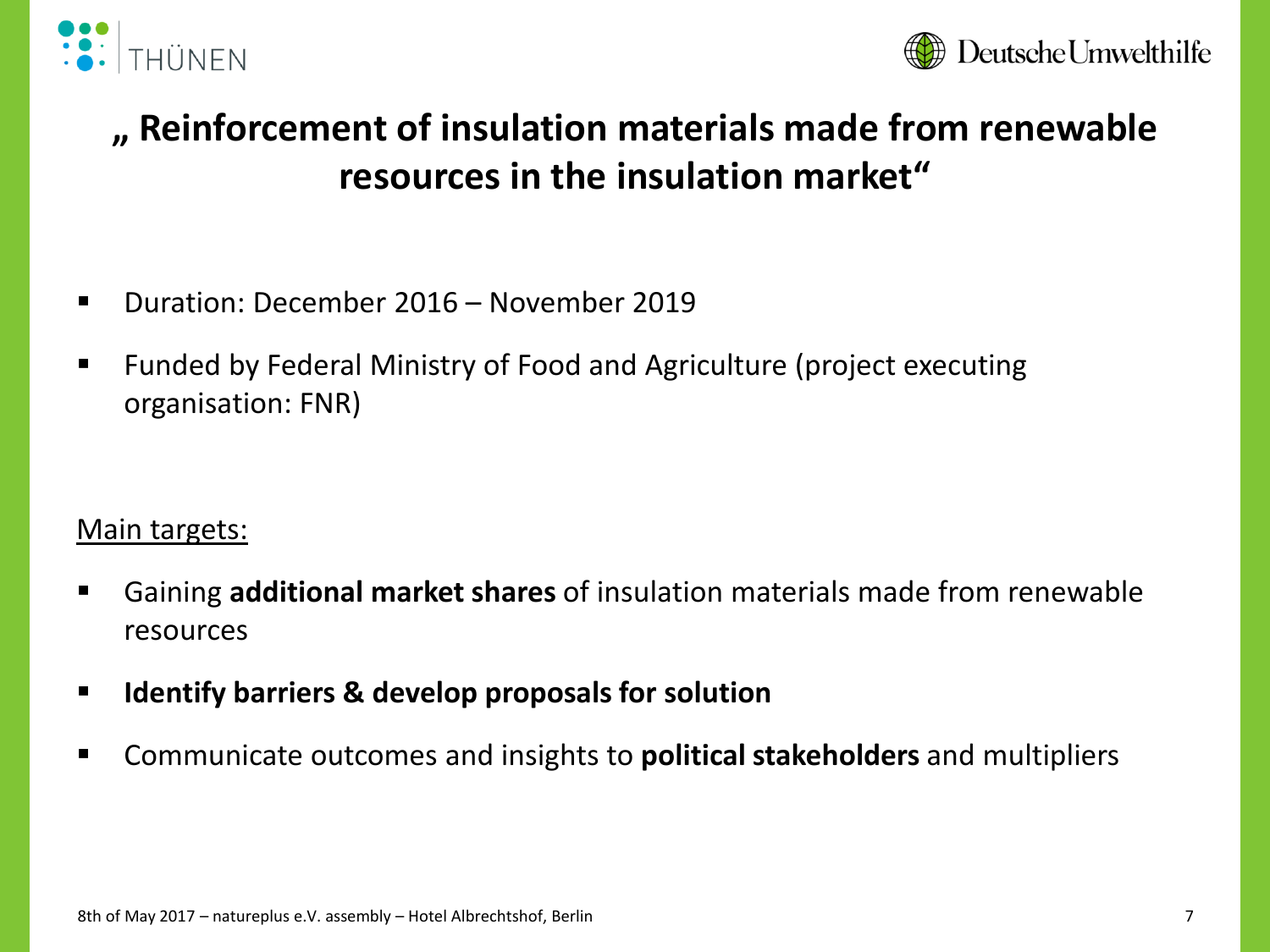



## **Approach**

- **EXTED Knowledge transfer** and production of information considering the environmental impacts of insulation materials based on renewable resources (LCA)
- **Discussion** on market conditions, barriers and legal framework
- **Symposiums** for broader integration in political debate
- **Press- and public relation activities** as well as lobbying
- **Background paper** with recommendations on need for action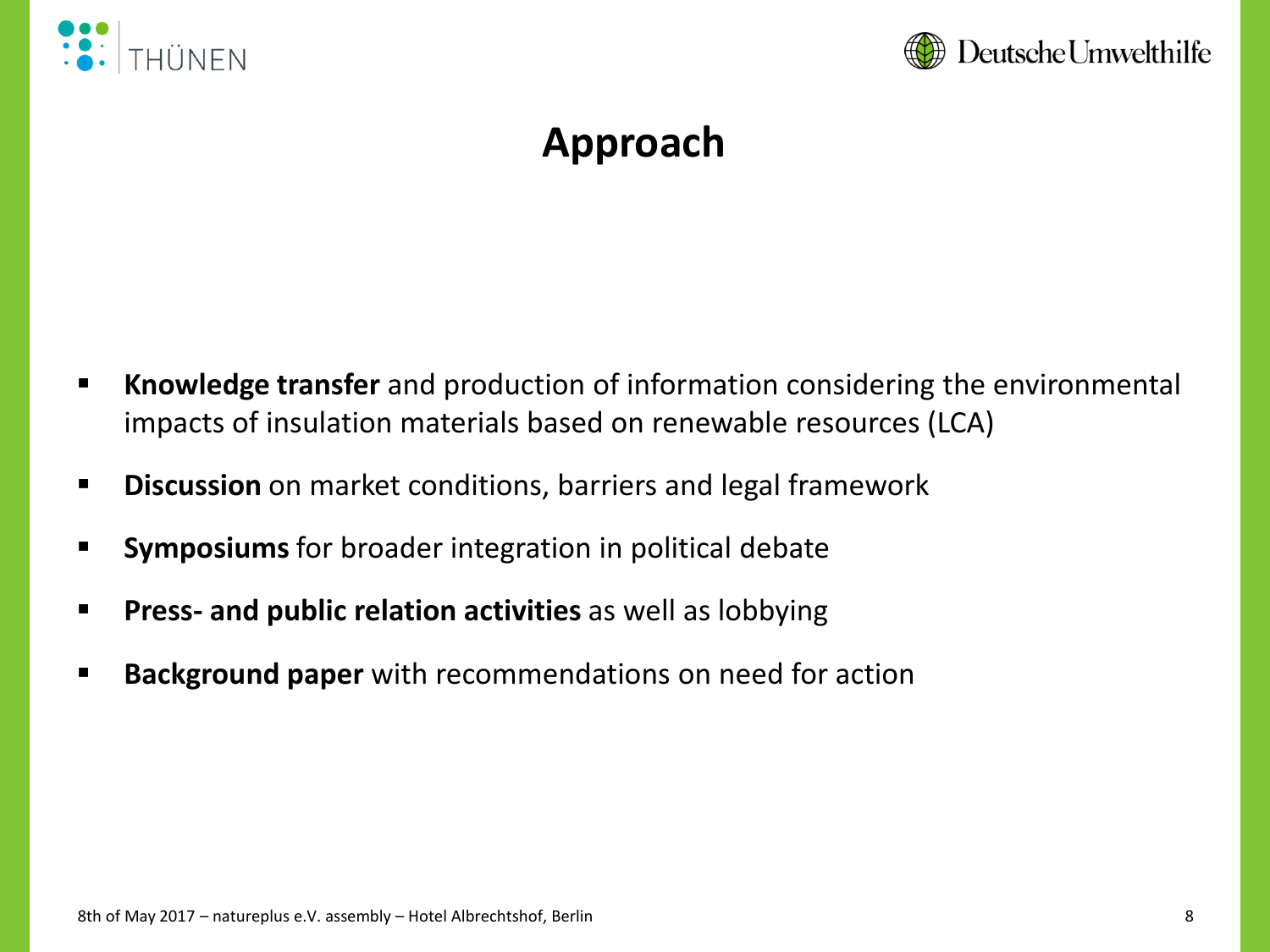## co2online



### **"Climate protection is moving in"**

- Duration: March 2017 February 2020
- Project funded by Ministry for the Environment, Nature Conversation, Building and Nuclear Safety, National Climate Initiative

#### Main targets:

- **Increase of transparency and acceptability of insulation materials – specially natural insulation materials –** in the works of house owners, stakeholders who are consulting and conducting insulation and multipliers
- Indirect contribution to **increased energy efficiency** measures related to building shell
- Emphasis on sustainability of insulation materials should further **reduce carbon dioxide emissions in production phase**

Supported by:

Federal Ministry for the Environment, Nature Conservation, **Building and Nuclear Safety** 

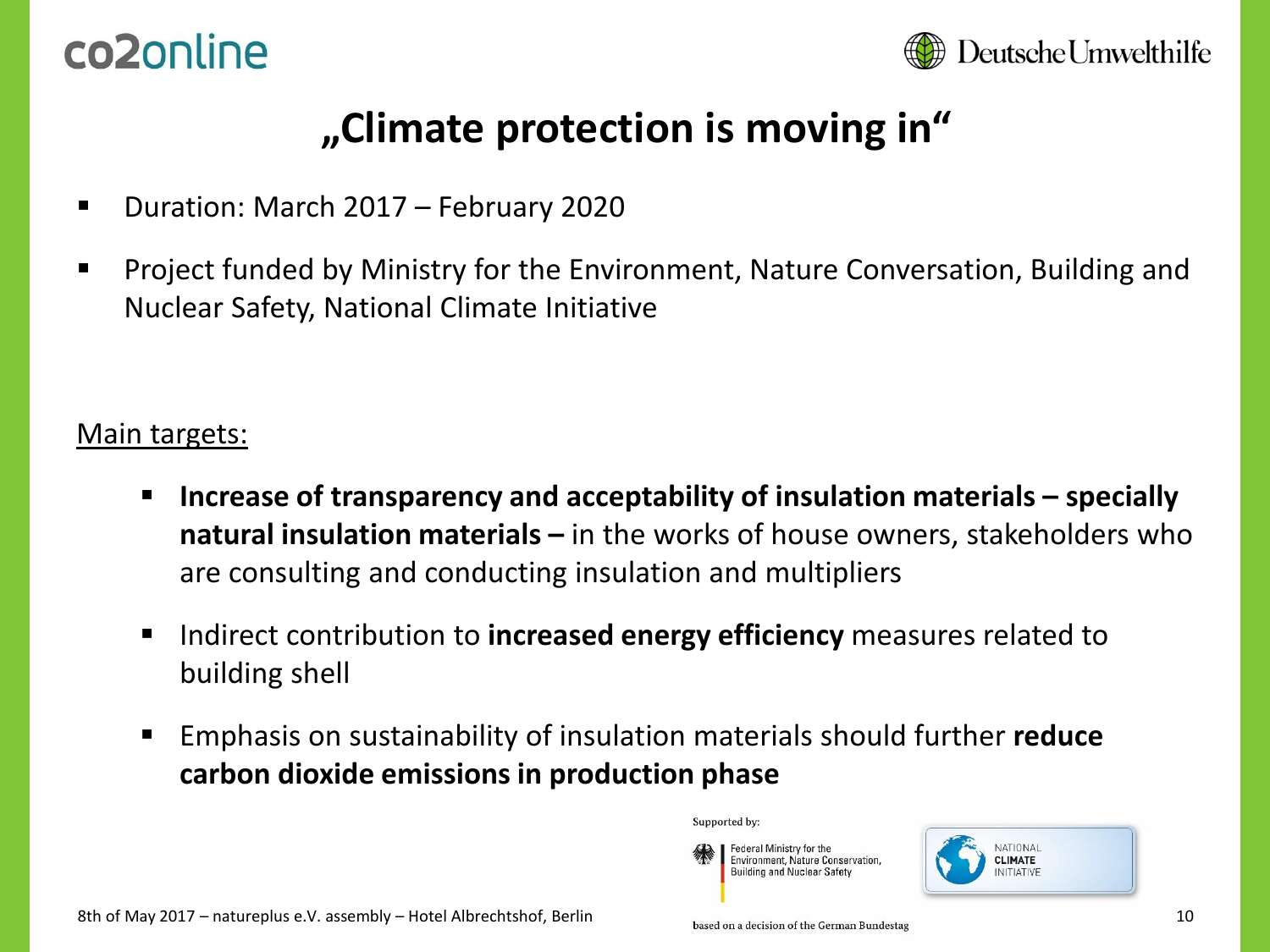## co2online



### **Approach**

In order to reach the goals set, the following measures and formats of communication will be taken:

- **Actor forum** for connecting natural insulation producers and stakeolders
- **Pilot projects with regional actors**, to integrate the topic of sustainable insulation in different regions and connect experiences made to the national level
- **EXERGIONAL COMPLE EXECUTE:** Regional conferences to spread the word of "best practices"
- **EXTERN Field test** "insulation materials" to address barriers and common reservations of consumers in practice
- **Online-based decision-matrix** gives consumers an informative and playful access to possible insulation options
- **Booklets** for broader spread of the project-results and recommendations
- **Website and dialogue-marketing** offer consumers access to information and consultation



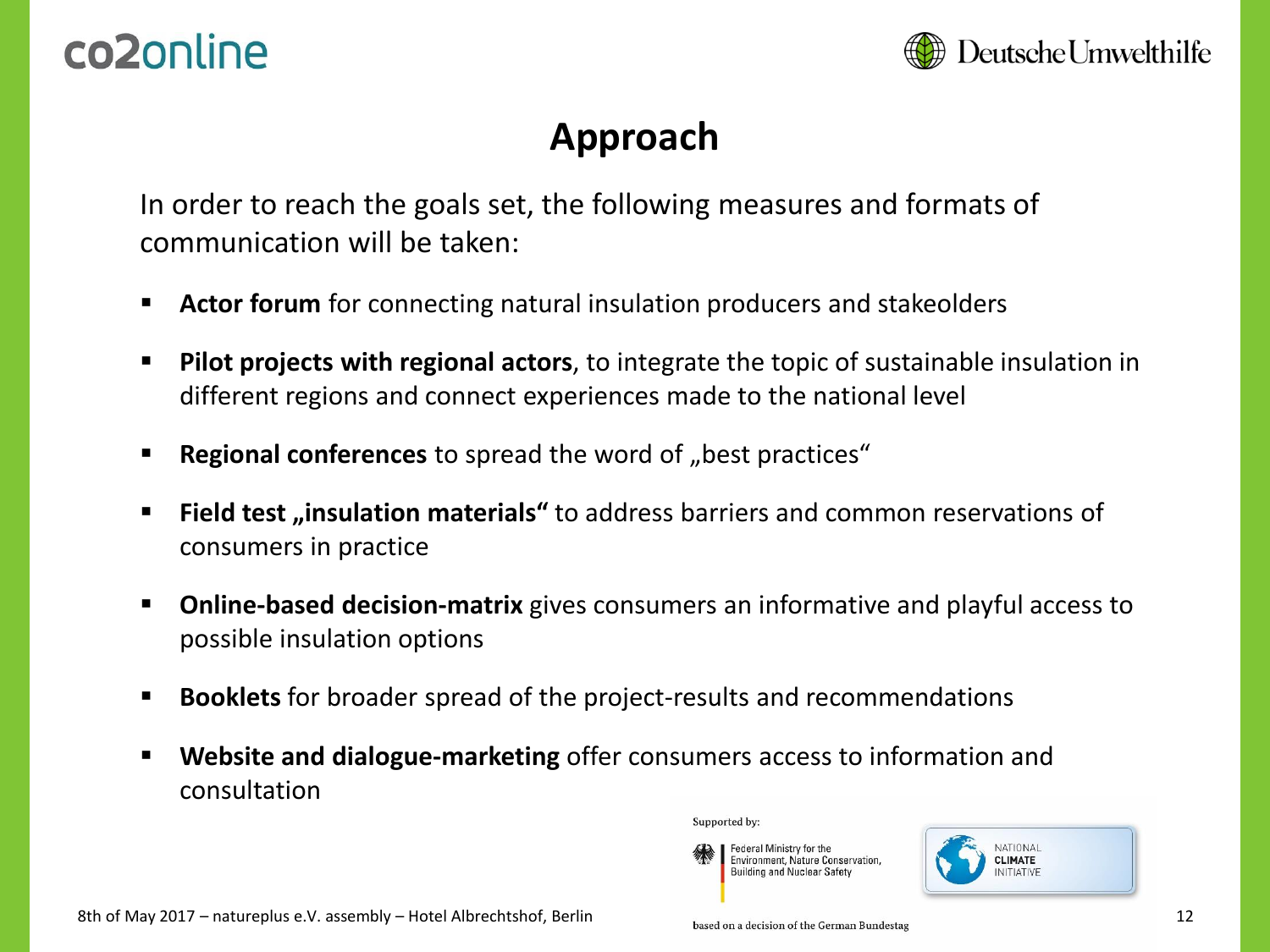



### **Anticipated outcomes of both projects**

- Reduction of carbon dioxide through additionally motivated measures of energetic renovation
- Further reduction of carbon dioxide through the increased demand of natural insulation materials
- Stronger political emphasis on the whole life-cycle
	- Taking into account the amount of energy and resources needed in the production phase and at the end of life as well

Supported by:

■ Indirect contribution to reach the energy efficiency and climate goals





Federal Ministry for the

**Building and Nuclear Safety**